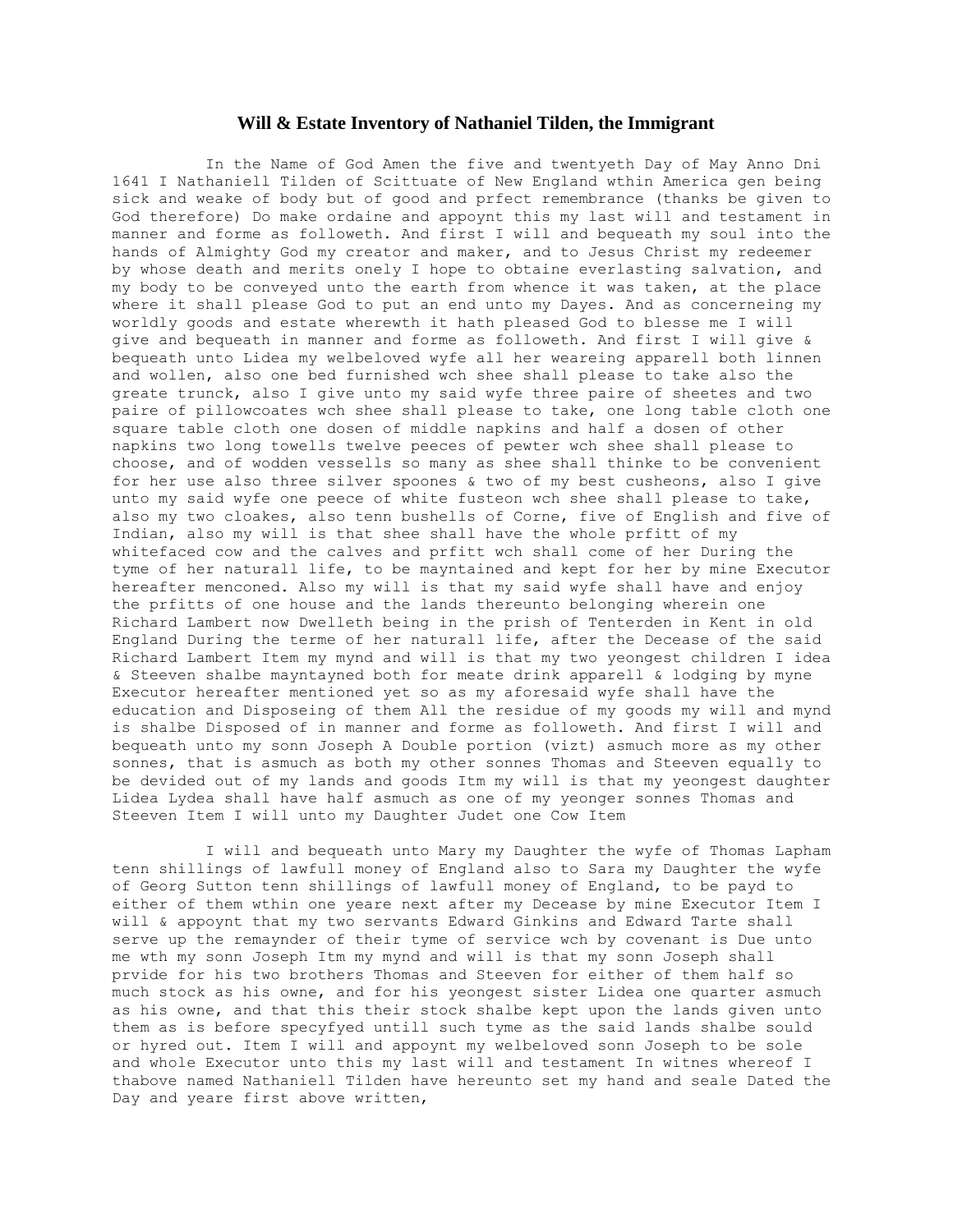# Sealed and Delivred as the last Will & Nathaniell Tilden

testament of me Nathaniell Tilden (his seale)

## in the prsence of

# Symon Sutton his mark

### Thomas Hatch.

 My mynd and will is that my welbeloved sonne Joseph Tilden shall have full power and authorytie to sell my house wth all the buildings thereunto belonging and also all my lands scituate and being in Scittuate & Tenterden all wch lands I give him power to sell or to dispose of at his pleasure, whom I make my whole and sole Executor of this my last will and testament In witnes whereof I have hereunto set my hand & seale Dated the five and twentieth Day of May 1641

Sealed and Delivred as the last will & Nathaniell Tilden

testament of me Nathaniell Tilden (his seale)

in the prsence of

Symon Sutton his marke

Thomas Hatch.

### **Inventory**

[fol. 38] An Inventorie of the goods and chattells of Nathaniell Tilden late of Scittuate in New England in America gen Deceased made & prized the xxxith Day of July 1641 by us whose names are hereunder written:

[li s d]

Inprimis in the Hall one table one forme & chaires 00 . 12 . 00

It one booke of martirs one great bible Calvins in

stucons wilson on the romans 3 of mr Downams 3

of Dotr Prestons Dod upon the Comaundnts Sibbs 05 . 00 . 00

upon the covenant 3 of Doctr Stortons mr Dikes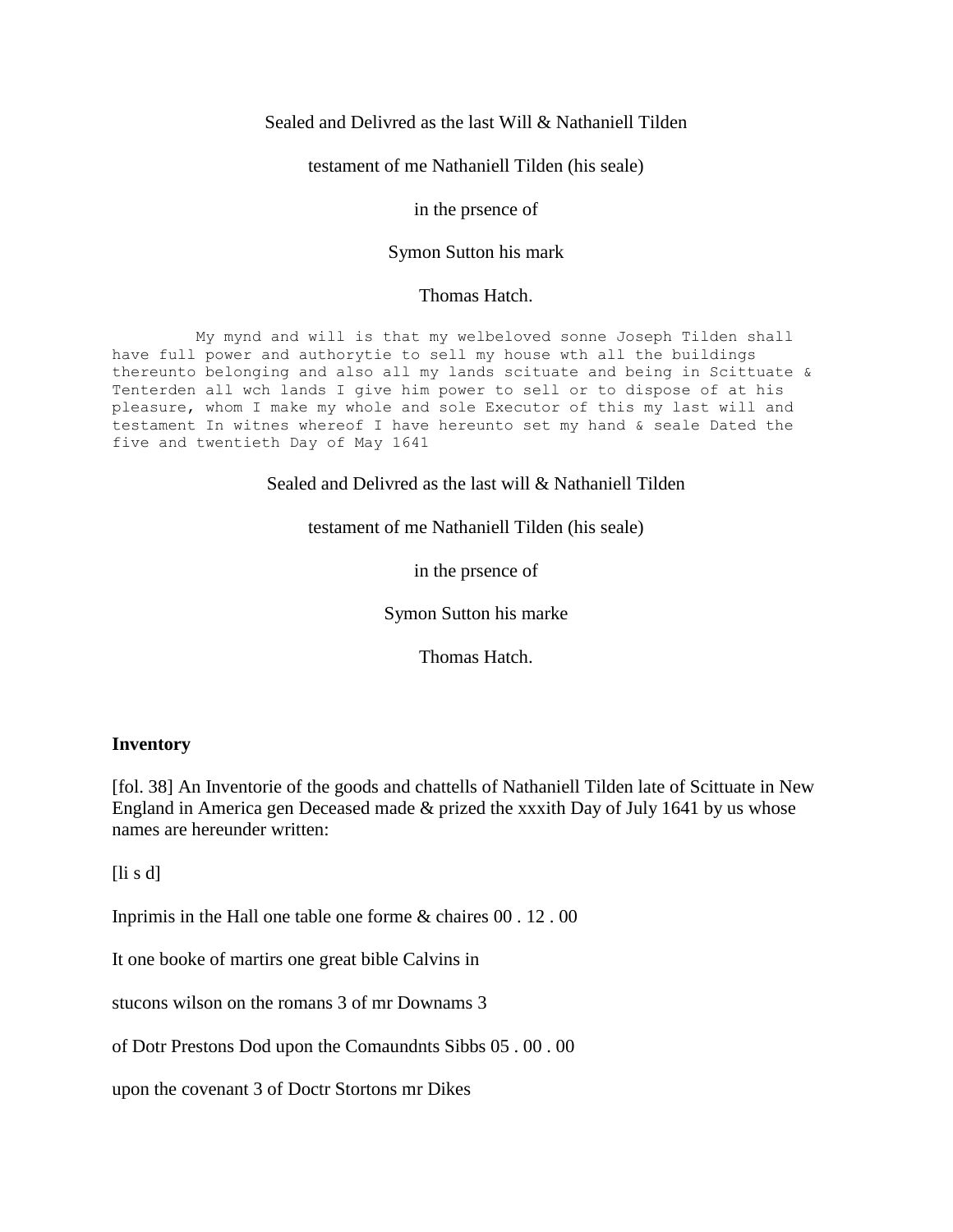works & thirty other bookes

It 1 muskett 1 sword & birding peece 01 . 00 . 00

It in the Inner roome 1 bed furnished 23 . 00 . 00

It 3 pair of sheets two pair of pillowcoats 1 duzn & half }

of napkins two table cloaths two towells } 03 . 00 . 00

- It 1 peece of fusteon 00 . 14 . 00
- It xii peecs of pewter 00 . 12 . 00
- It iii silver spoones 00 . 15 . 00
- It two cloakes 02 . 00 . 00
- It 1 truncke 00 . 06 . 08
- Plymouth Colony Wills and Inventories. 223
- It in the hall chamber 1 bed furnished 03 . 00 . 00
- It three chests 00 .14 . 00
- It in the Inner chamber one flock bed furnished 01 . 10 . 00
- It three chests 00 . 06 . 00
- It 1 smale paire of brand Irons 00 . 02 . 06
- It i old case of bottells 00 . 03 . 00
- It 2 old flock beds two boulsters three Bankets & a pillow 02 . 00 . 00
- It in the servants chambers two beds furnished 02 . 00 . 00
- It ix paire of sheets 02 . 10 . 00
- It vi paire of pillow coats 00 . 15 . 00
- It vii table cloathes 00 . 16 . 00
- It iii duzzen & three napkins 01 . 00 . 00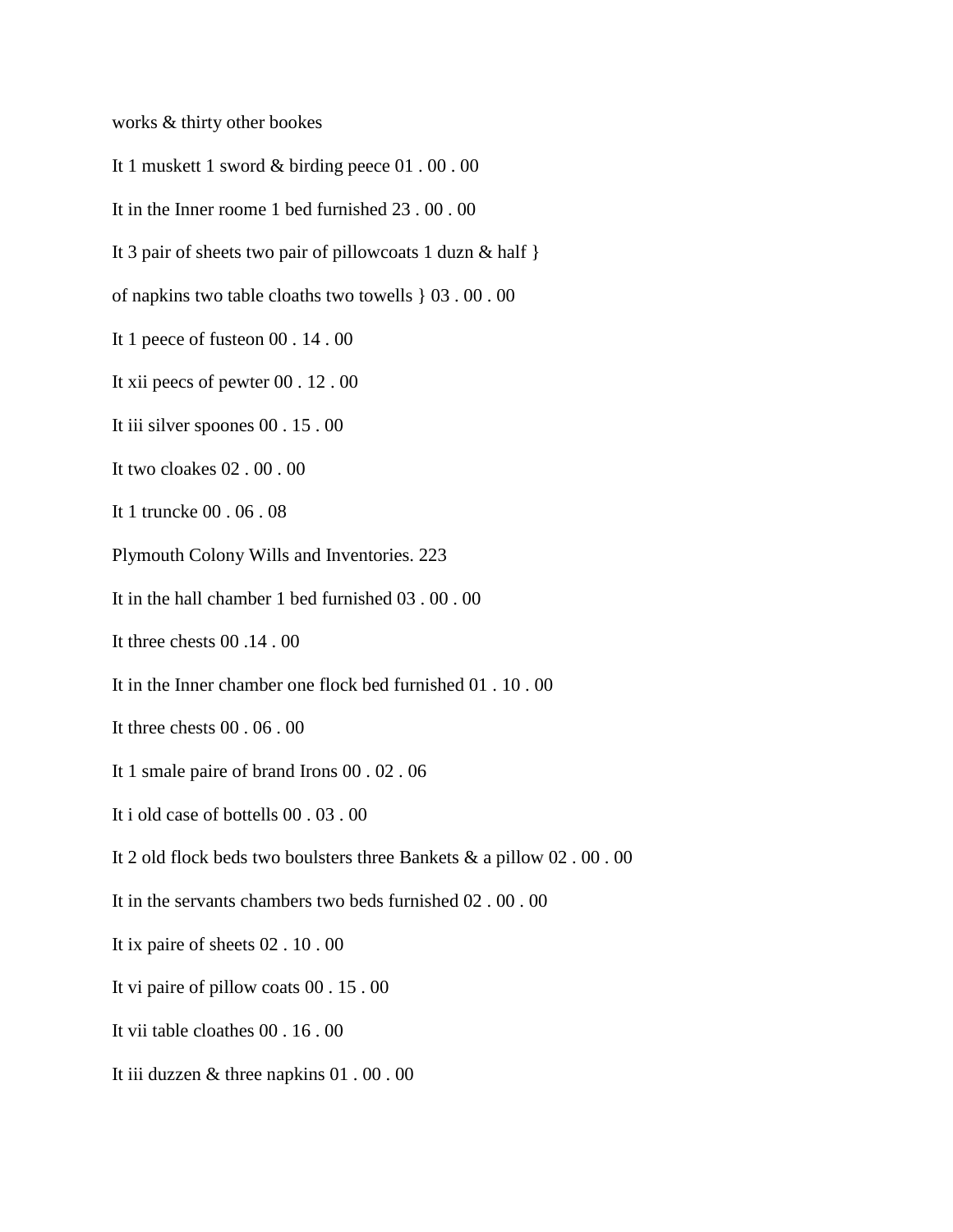It v Towells  $00.10.00$ 

It iiii old table cloths & other old linnen 00 . 02 . 00

It x silver spoones  $0^* \cdot 00 \cdot 00$ 

It six preells of fusteen  $03$ . 18.00

It the rest of his weareing apparell 05 . 10 . 00

It a pillion  $\&$  a pillion cloth 00 . 09 . 00

It six cusheons  $03 \cdot 10 \cdot 00$ 

It the rest of the pewter  $05 \cdot 00 \cdot 00$ 

It the bras 00 . 14 . 00

It the irons belonging to the chimney  $00$ . 14.00

It iii iron potts 00 . 10 . 00

It ii frying pars  $&$  a driping pan 00 . 10 . 00

It scales and weights 00 . 12 . 00

It i grindle stone  $00$ . 14. 00

It i one Jacke 00 . 14 . 00

It brewing vessells  $\&$  milk vessells  $\&$  beere vessells  $\}$ 

kneading troughs & other tubbs 05 .00 .00

It certaine spruce boards 01 . 10 . 02

It other smale things necessary about the house 00 . 10 . 00

It all the Iron things and workeing tools belonging to husbandry 03 . 10 . 00

It the Cart & all things belonging to yt & a set of harrow  $\{ 03, 06, 08 \}$ 

tynes

It two oxen two bulls two steeres i yeareling one Cow 50 00 00